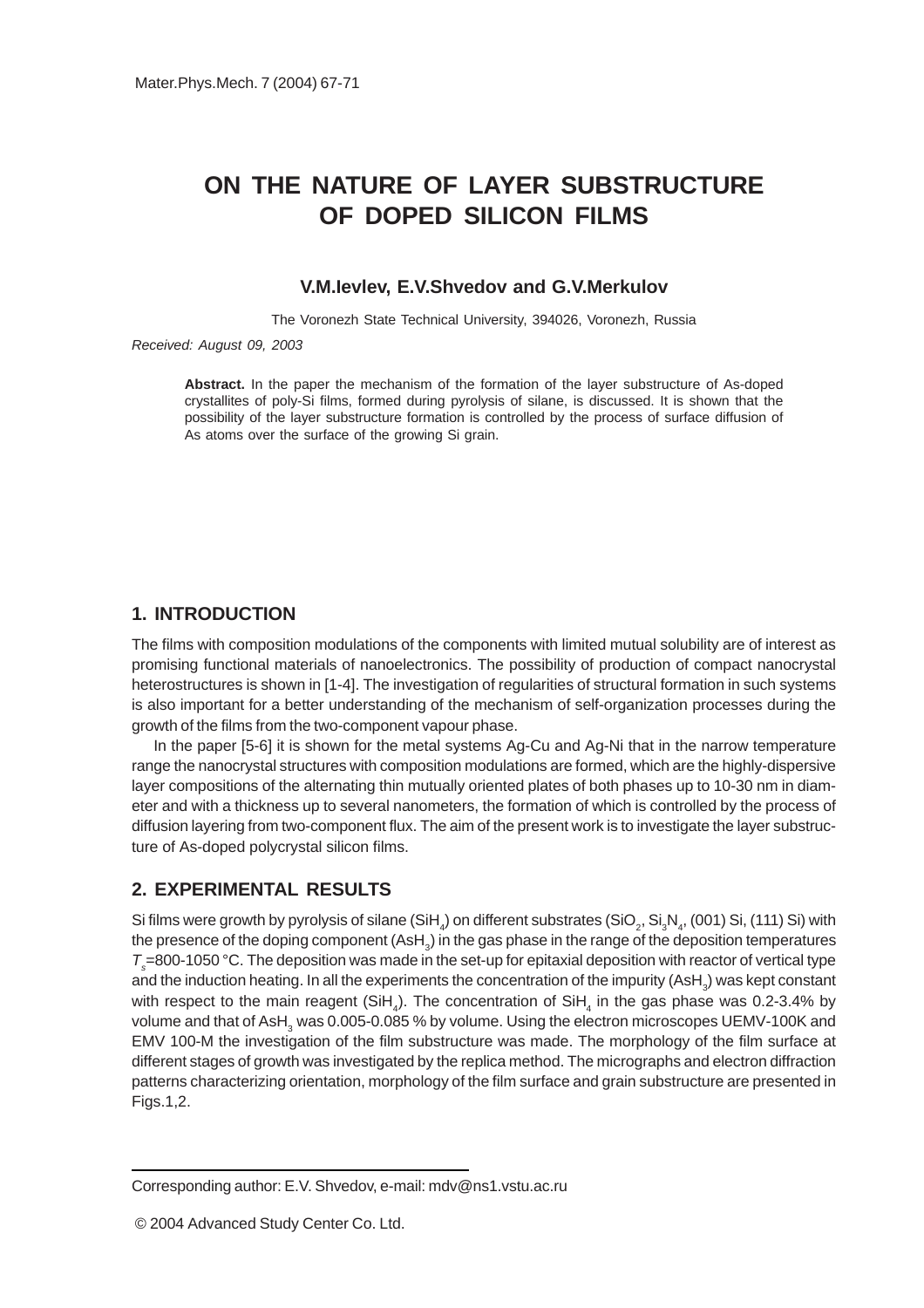

**Fig. 1.** Orientation (a) and surface morphology (b) of Si-As film on SiO<sub>2</sub> substrate for  $T$ <sub>s</sub>=850 °C.



**Fig. 2.** Substructure of Si-As film on SiO<sub>2</sub> substrate for  $T_{\rm s}$ =850 °C.

As shown in Figs. 1a and 1b, the films are characterized by the well-developed one-axis <110> texture and the relief of two levels, namely, the one connected with the nature of the crystallite intergrowth (without coalescence) and the other connected with the microsteps. The microsteps present the layer substructure of the grains, which is supported by the electron transmission of the films. This peculiarity is preserved for the whole range of  $T_{s}$ .

The broadening of 111 ring in the electron diffraction pattern (Fig. 2a) is also connected with the layer grain substructure. This broadening suggests that the silicon layers, which are thin ones in <111> direction, run along {111} planes normal to the substrate. The layer width was increasing with the deposition temperature increase from 5 nm (800 °C) to 80 nm (1050 °C). Fig. 3 illustrates this dependence of the layer width on temperature.

The experimentally determined dependence of the silicon layer width on temperature (Fig. 3) is of exponential nature, i.e.

$$
L(\mathcal{T}) = L_0 e^{-\frac{\mathcal{E}}{k\tau}}.\tag{1}
$$

The determined activation energy of the process *E* is about 1.8 eV. Thus, along with the diffusion accumulation of impurity on the growth front the width of Si layers may be also controlled by the other processes, in particular, surface diffusion of silicon atoms.

### **3. MODEL OF DIFFUSION LAYERING**

To describe the formation kinetics of the layer substructure of Si grains, let's use the model of diffusion layering in two-component metal films with limited mutual solubility, developed by the authors in [7,8], with the difference in the methods of film formation in view.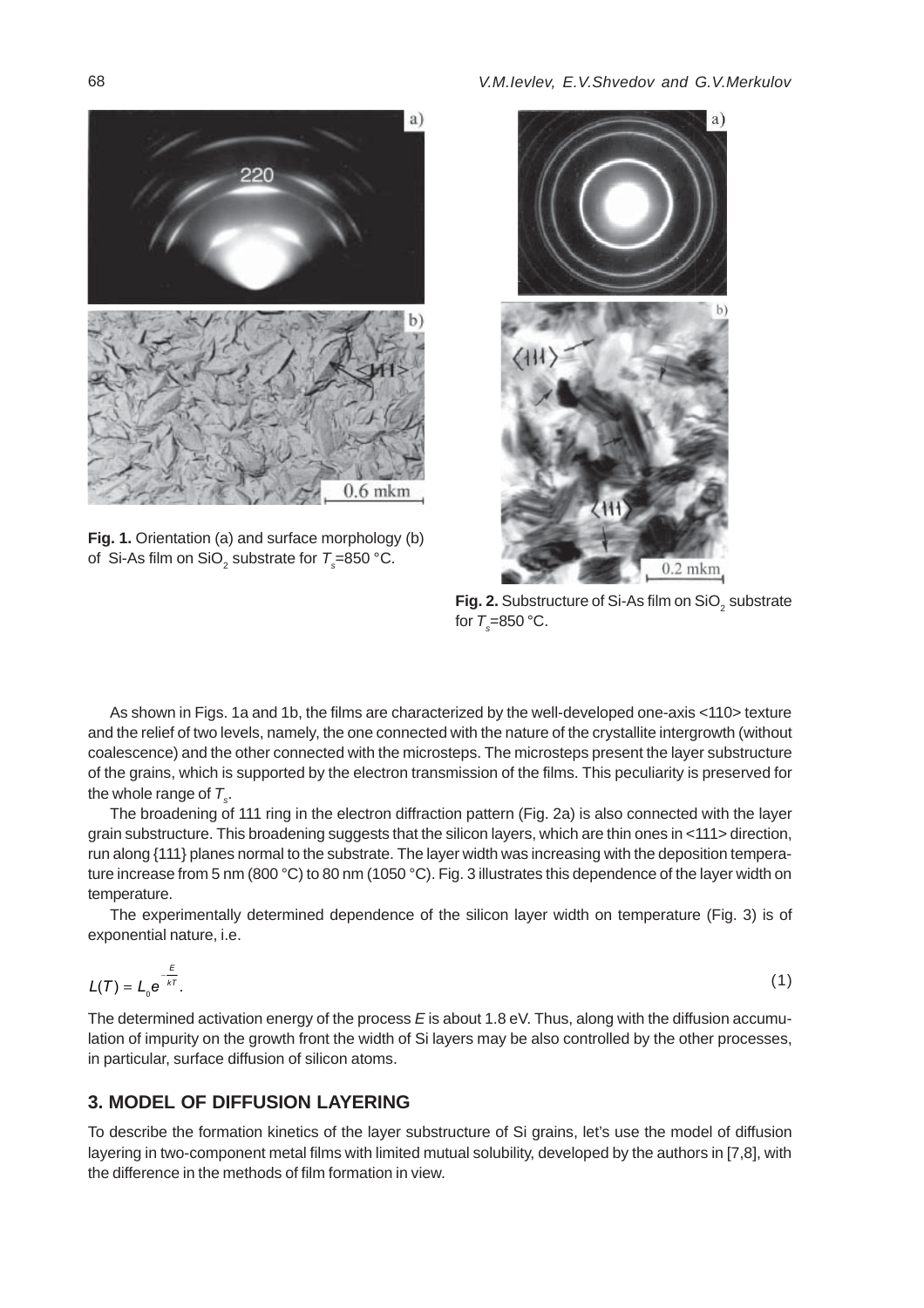



**Fig. 4.** The scheme for the layer formation at the initial stage of the film growth.

**Fig. 3.** Experimental dependence of the Si layer width on the substrate temperature.

Fig. 4 shows the scheme for the growing of a separate grain at the initial stage with the fact in view that the decomposition reaction takes place on the substrate surface.

The free atoms of Si and As formed during the pyrolysis migrate over the substrate surface. The density fluctuations of the adsorbed atoms lead to the formation of the nuclei of a new phase.

In the present work the kinetics of the formation of two-component clusters was not investigated, but due to a great difference in the fluxes of the main and the doping components, arriving at the substrate, it is evident that the forming separate crystal grains should consist largely of silicon atoms. Since at the initial stages of deposition the separate silicon grains grow at the expense of lateral arrival of atoms over the substrate surface, the impurity (As) accumulates gradually on the grain side which is a close-packed plane (111). At some moment the As atoms suppress the growth of the crystalline matrix plate and a new plane Si (111) nucleates (possibly, in the twin orientation).

Following the intergrowth of the grains and the formation of a continuous film the subsequent formation of the layer substructure takes place at the expense of diffusion of impurity atoms over the surface of each grain. During the pyrolysis the As atoms, arriving at the surface of the formed Si layers, diffuse to the As interlayers. The silicon atoms build in their crystal lattice. Thus, the growth of Si and As layers in the vertical directions continues. Let's determine the values for the surface diffusion parameters for which this mechanism of diffusion layering will be realized.

The diffusion equation is written for the strip of *L* width (lateral size of silicon layer). The As interlayers are treated as infinite drains for the diffusing atoms

$$
\frac{dc}{dt} = D\frac{d^2c}{dx^2} + R,\tag{2}
$$

where  $c(x,t)$  is the As concentration on the surface of the silicon layer; *D* the surface diffusion coefficient of As on silicon; *R* the number of arsenic atoms forming on the layer surface unit per unit time as a result of pyrolysis. The initial and boundary conditions are as follows

$$
c(x,0)=0,\t(3)
$$

 $c(0,t) = c(L,t) = 0.$  $= c(L, t) = 0.$  (3)

The solution is written in the form

$$
c(x,t) = \frac{2R}{L} \int_{0}^{L} \int_{0}^{\infty} \sum_{n=1}^{\infty} \exp\left(-\frac{n^2 \pi^2 D(t-\tau)}{L^2}\right) \sin\left(\frac{n\pi \xi}{L}\right) \sin\left(\frac{n\pi x}{L}\right) d\xi d\tau, \tag{4}
$$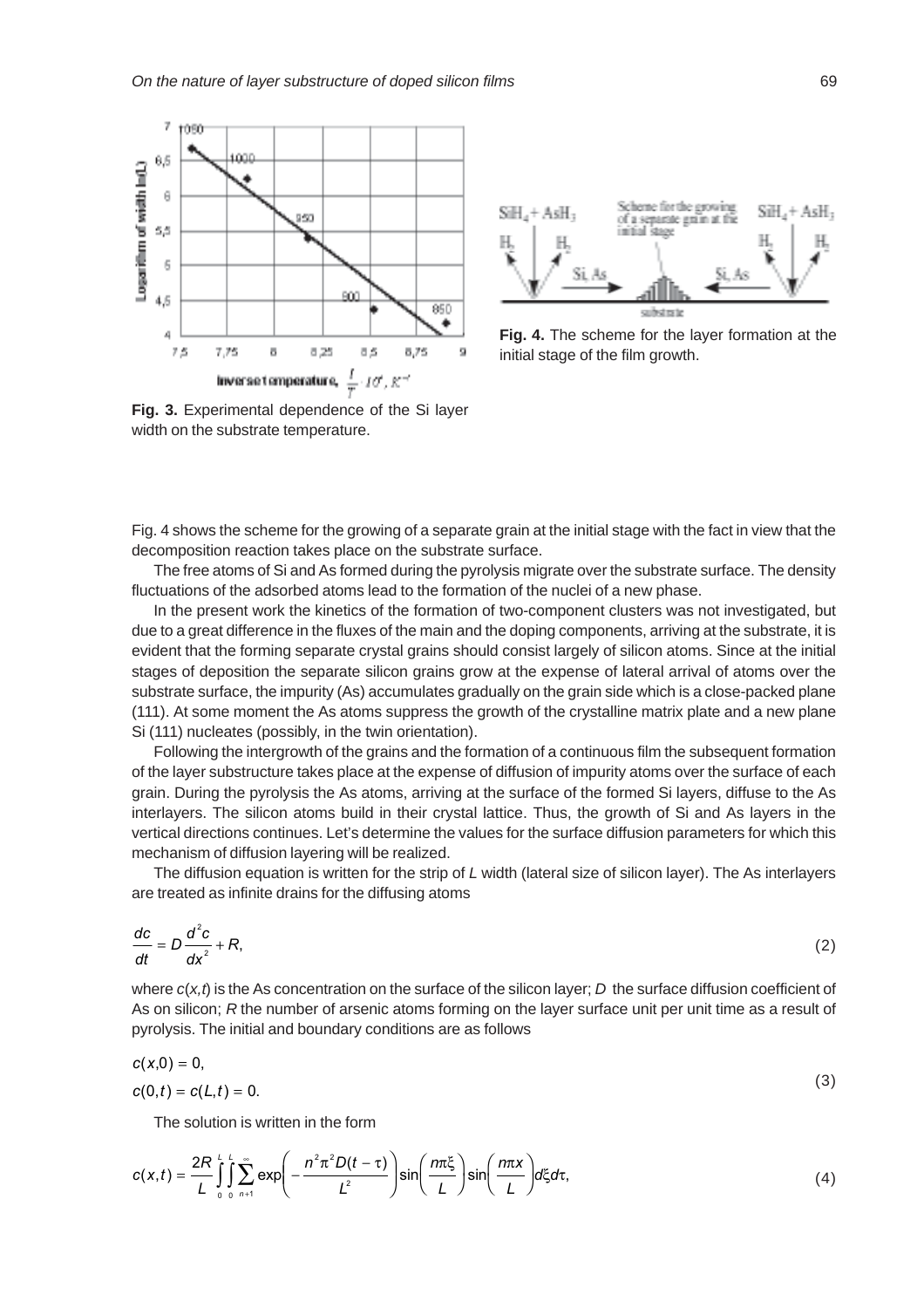

**Fig. 5.** Concentration profile of As (in monolayers – ML) for different times.  $T$ <sub>s</sub>=1000 °C, *L*=52 nm, *E*<sub>d</sub>=2.1 eV, 1 – *t*=0.05 s; 2 – *t*=0.1 s; 3 – *t*=0.3 s; 4 – *t*=1 s.



**Fig. 6.** Plots for dependence of As concentration in the middle of Si layer on time.  $\tau_{\rm s}$ =1000 °C, *L*=52 nm, 1 – *E<sub>d</sub>*=2.0 eV; 2 – *E<sub>d</sub>*=2.1 eV; 3 – *E<sub>d</sub>*=2.2 eV.

where *L* is the Si layer width.

The choice of values for *R, L* and *D* for the qualitative analysis of the results and conclusions of the theoretical model is of no basic importance. However, in view of the possibility of comparison with the results of the particular experiment, the following values were used in the calculations:

- *R* value was determined in accordance with the experimental parameters of the growth conditions in view of the arsine concentrations (AsH<sub>3</sub>) in the gas phase not exceeding 2.5 % in all the cases,  $R$ =2.5·10<sup>19</sup>  $m^{-2} \cdot s^{-1}$ ;
- the value of activation energy of the surface diffusion of As atoms varied from 2 eV;
- $-$  the value  $D_{\rm o}$ =5·10<sup>-3</sup> cm<sup>2.</sup>s<sup>-1</sup> was determined from expression for the surface diffusion coefficient

$$
D = D_0 e^{\frac{Ed}{kT}} = \frac{1}{4} a^2 v \eta e^{-\frac{Ed}{kT}},
$$
\n(5)

where *a* is the lattice constant, y the frequency of thermal vibrations (10<sup>12</sup> –10<sup>13</sup> s<sup>-1</sup>), η the possibility of the fact that the new adsorption site for the diffusing atom is vacant (in case of the surface diffusion one may assume  $\eta=1$ ).

### **4. RESULTS AND DISCUSSION**

The results of numerical calculations of impurity concentration profile for the silicon layer width and the evolution of this profile in time (Fig. 5) show that the stationary condition is achieved in a sufficiently short time, after which the flux of the arriving atoms of As is compensated by the diffusion to the layer boundary.

Fig. 6 shows the dependence of As concentration in the middle of the silicon layer surface on time. For the given temperature and the rate of atom arrival this concentration is determined by the values of activation energy of As diffusion on silicon and the layer width. Using the experimentally determined values of *L*, we may calculate the critical values of  $E_a$  at which the impurity accumulation on the surface of the growing Si layer does not exceed, in average, one monolayer of As, i.e. the following equation is fulfilled

$$
c_{\scriptscriptstyle av} = \frac{1}{L} \int_0^L c(x, \infty) dx = 1 \ (ML), \tag{6}
$$